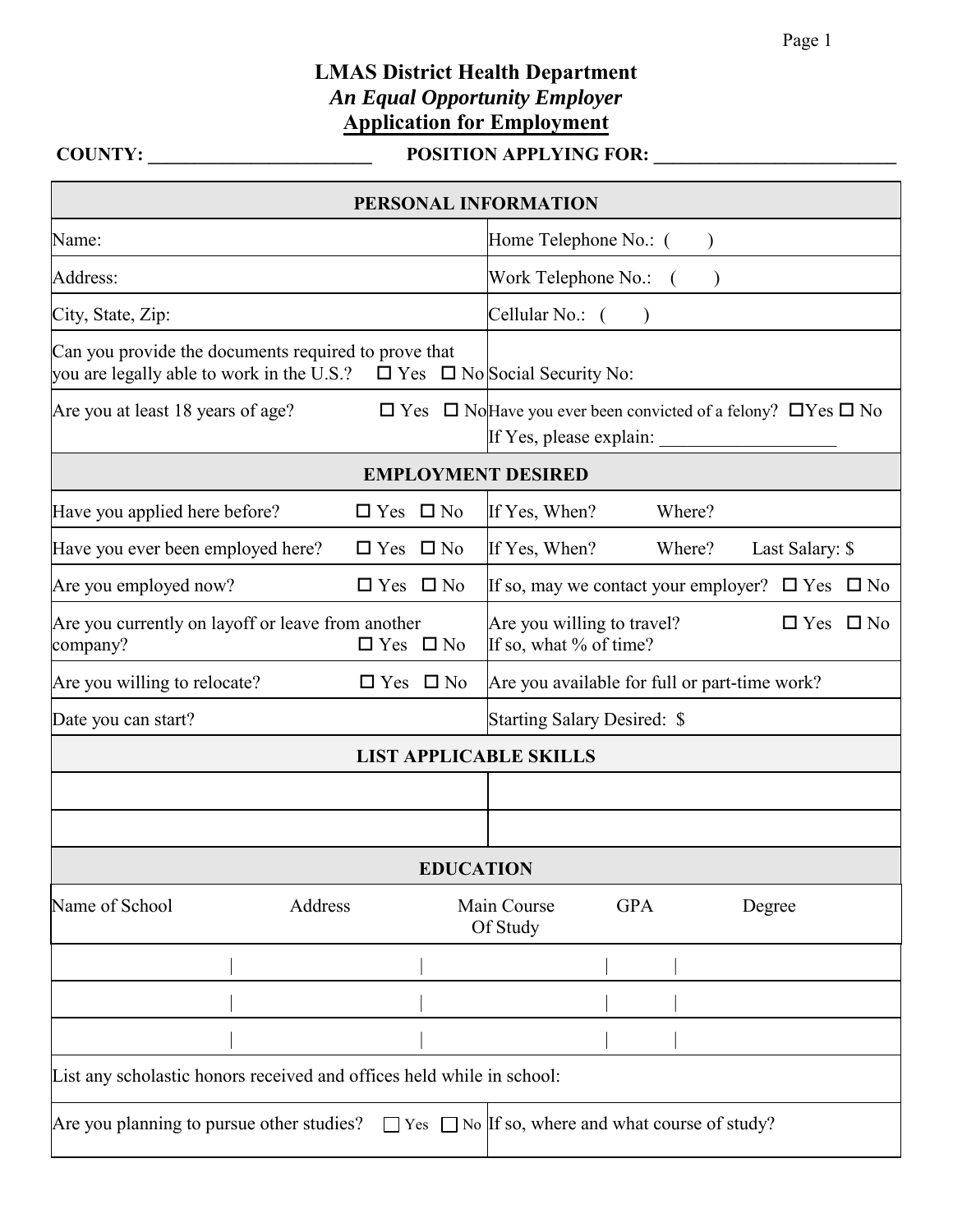Page 2

| <b>EMPLOYMENT HISTORY</b><br>(List employment for the past 10 years, starting with present job. Including experience.) |                                                               |  |  |  |  |  |
|------------------------------------------------------------------------------------------------------------------------|---------------------------------------------------------------|--|--|--|--|--|
| (1) Company Name:                                                                                                      | Address:                                                      |  |  |  |  |  |
| Supervisor:<br>Phone:                                                                                                  | City, State, Zip:                                             |  |  |  |  |  |
| Job Title:                                                                                                             | Reason for Leaving:                                           |  |  |  |  |  |
| List Specific Duties:                                                                                                  |                                                               |  |  |  |  |  |
| Dates Employed:<br>From<br>To                                                                                          | Salary: \$                                                    |  |  |  |  |  |
| (2) Company Name:                                                                                                      | Address:                                                      |  |  |  |  |  |
| Supervisor:<br>Phone:                                                                                                  | City, State, Zip:                                             |  |  |  |  |  |
| Job Title:                                                                                                             | Reason for Leaving:                                           |  |  |  |  |  |
| List Specific Duties:                                                                                                  |                                                               |  |  |  |  |  |
| Dates Employed:<br>From<br>To                                                                                          | Salary: \$                                                    |  |  |  |  |  |
| (3) Company Name:                                                                                                      | Address:                                                      |  |  |  |  |  |
| Supervisor:<br>Phone:                                                                                                  | City, State, Zip:                                             |  |  |  |  |  |
| List Specific Duties:                                                                                                  |                                                               |  |  |  |  |  |
| Job Title:                                                                                                             | Reason for Leaving:                                           |  |  |  |  |  |
| Dates Employed:<br>To<br>From                                                                                          | Salary: \$                                                    |  |  |  |  |  |
| Company Name:                                                                                                          | Address:                                                      |  |  |  |  |  |
| Phone:<br>Supervisor:                                                                                                  | City, State, Zip:                                             |  |  |  |  |  |
| List Specific Duties:                                                                                                  |                                                               |  |  |  |  |  |
| Job Title:                                                                                                             | Reason for Leaving:                                           |  |  |  |  |  |
| Dates Employed:<br>To<br>From                                                                                          | Salary: \$                                                    |  |  |  |  |  |
|                                                                                                                        | (If you need additional space please attach a separate sheet) |  |  |  |  |  |
| PLEASE LIST THREE PEOPLE (WHO ARE NOT RELATED TO YOU)<br>WHO YOU HAVE KNOWN FOR AT LEAST ONE YEAR.                     |                                                               |  |  |  |  |  |
| <b>NAME</b><br><b>ADDRESS</b><br><b>TELEPHONE</b><br>CITY, STATE, ZIP<br><b>NUMBER</b>                                 | <b>OCCUPATION</b><br><b>YEARS</b><br><b>ACQUAINTED</b>        |  |  |  |  |  |
|                                                                                                                        |                                                               |  |  |  |  |  |
|                                                                                                                        |                                                               |  |  |  |  |  |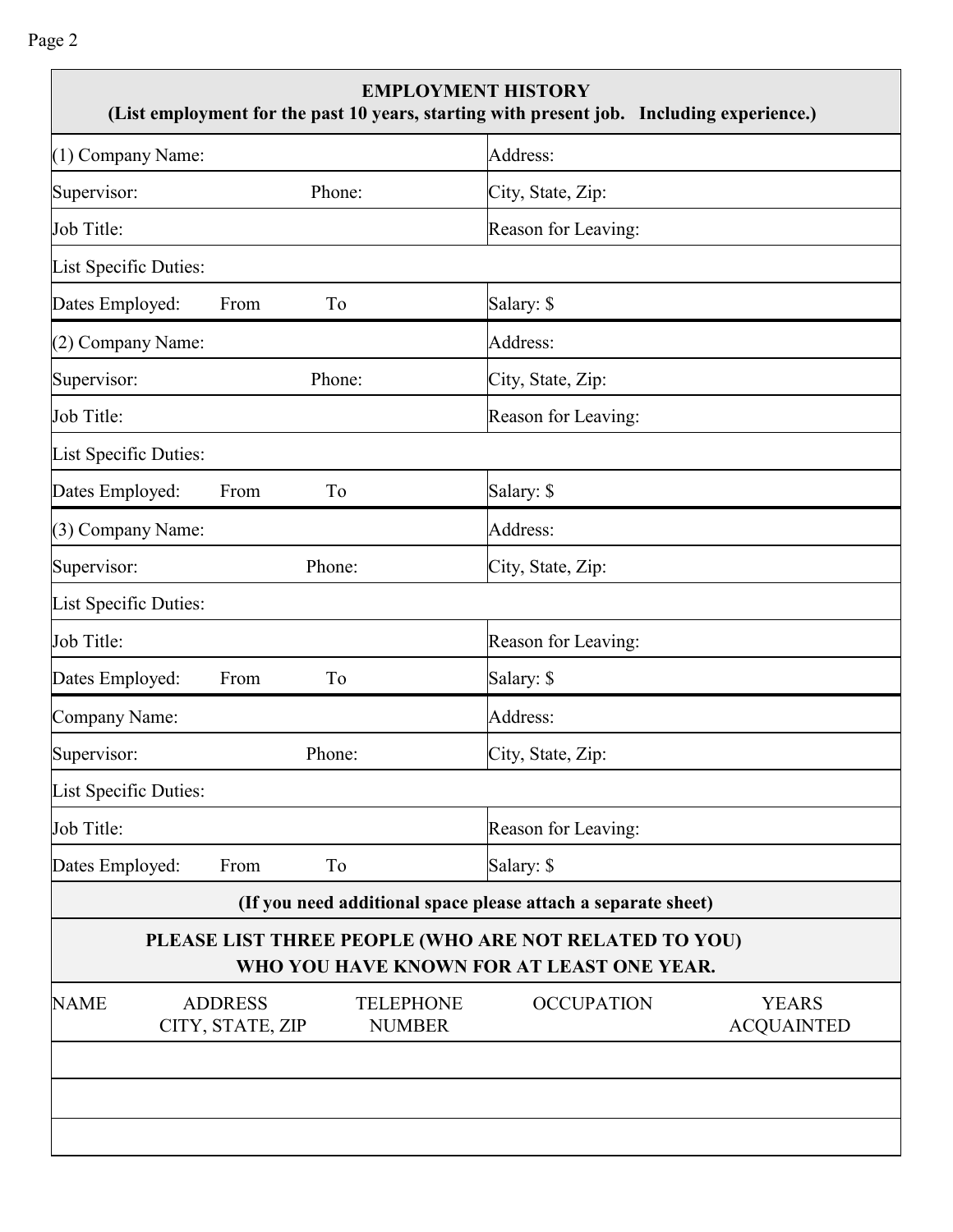# **Authorization and Understanding**

(PLEASE READ BEFORE SIGNING)

I certify that all statements made by me on this application are true and complete to the best of my knowledge and that I have withheld nothing which, if disclosed, would affect this application unfavorably.

I authorize my previous employers, schools or persons named as references to give any information regarding employment or educational record. I agree that this company and my previous employers shall not be held liable in any respect if a job offer is not extended, is withdrawn or my employment is terminated because of false statements, omissions or answers made by me on this application. In the event of my employment with this company I will comply with all rules and regulations as set forth in any communication distributed to employees.

In compliance with the Immigration Reform and Control Act of 1986, I understand that I will be required to provide approved documentation that verifies my right to work in the United States on my first day of employment. I am in receipt of a list of approved documents, which have been supplied with this application. (See Page 5)

I further understand and agree that my employment is not for a definite period of time and may, regardless of the date of payment of wages or salary, be terminated for any reason and at any time without previous notice.

I hereby acknowledge that I have read and understood the above statements.

Signature:\_\_\_\_\_\_\_\_\_\_\_\_\_\_\_\_\_\_\_\_\_\_\_\_\_\_\_\_\_\_\_\_\_\_\_\_\_\_ Date: \_\_\_\_\_\_\_\_\_\_\_\_\_\_\_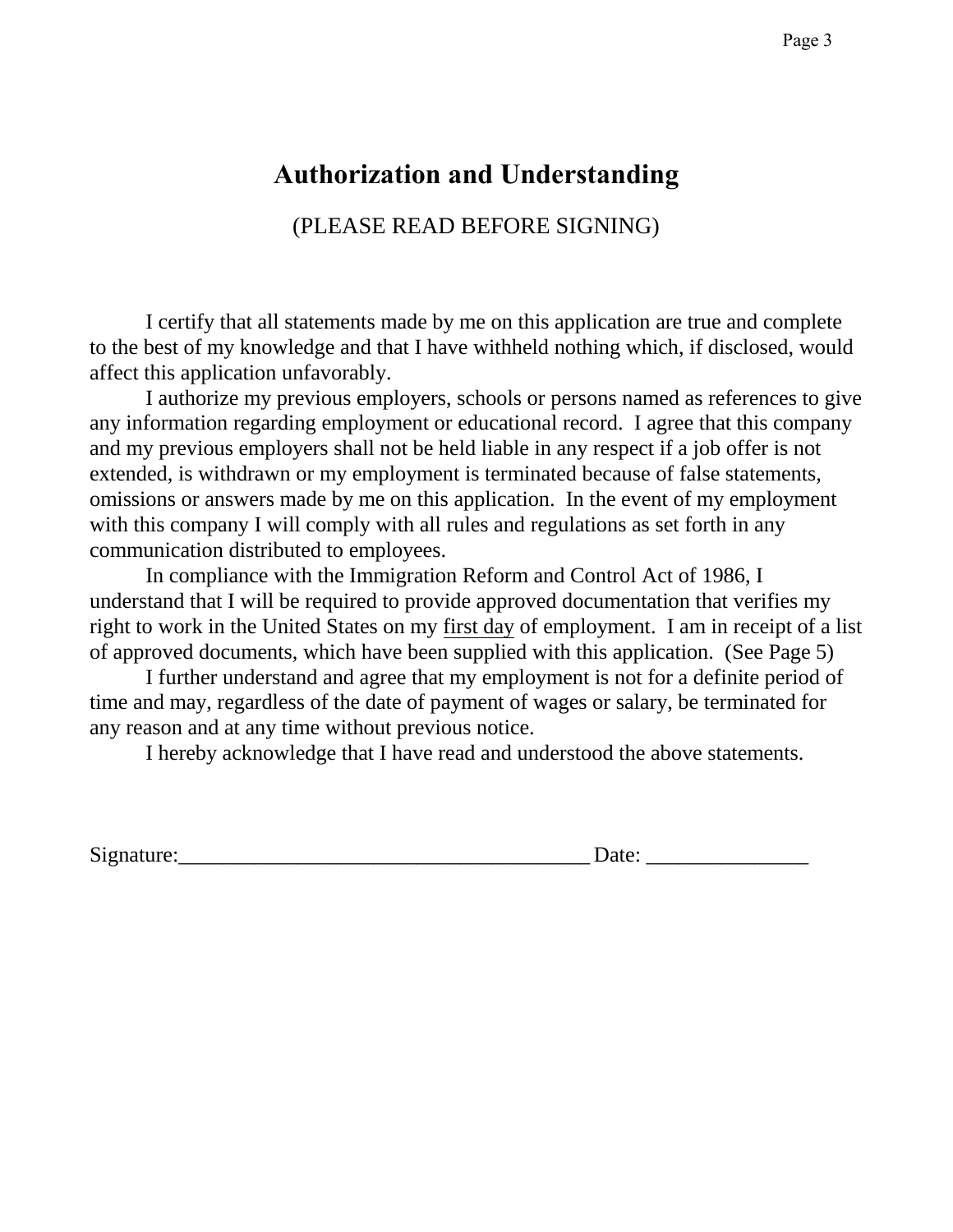## **LUCE-MACKINAC-ALGER-SCHOOLCRAFT DISTRICT HEALTH DEPARTMENT 14150 Hamilton Lake Road, Newberry, MI 49868 Phone: (906) 293-5107 Fax: (906) 293-5453**

### **AUTHORIZATION TO RELEASE INFORMATION**

As an applicant for a position with the LMAS District Health Department, I have been asked to furnish information for use in reviewing my background and qualifications. I hereby authorize the investigation of my past and present work, character, education, military, and police records to ascertain any and all information, which may be pertinent to my employment qualifications.

The release in any manner of any and all information by you is authorized whether such information is of record or not, and I do hereby release all persons, firms, agencies or companies, whomsoever, from any damages resulting from furnishing such information.

This authorization shall be valid for six months from the date of my signature below. You may retain this copy of my release for your files. Thank you for your assistance.

| Signature:               | Date: |
|--------------------------|-------|
| Type or print your name: |       |
| Witness:                 | Date: |